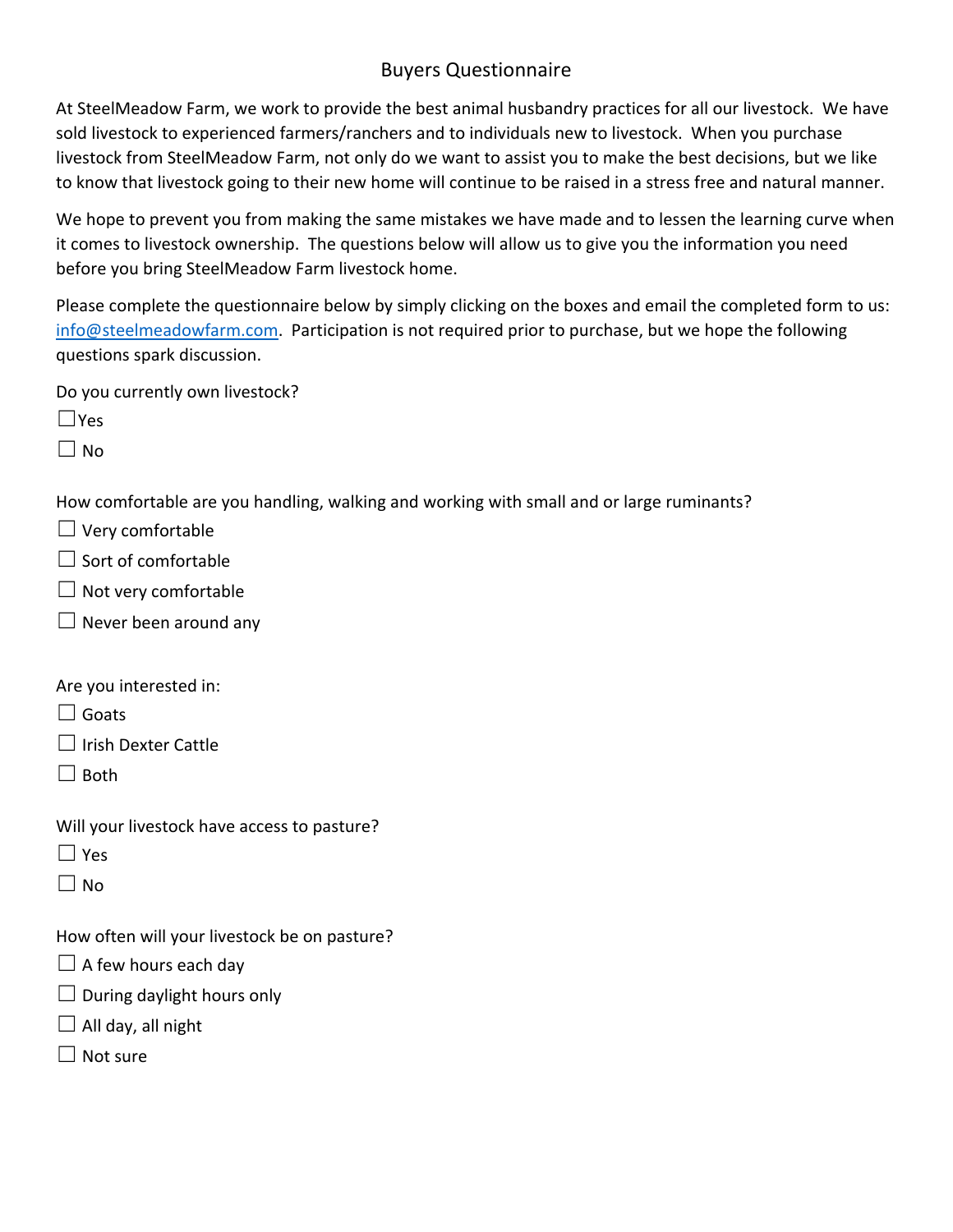Will you be practicing rotational grazing?

☐ Yes

 $\Box$  No

☐ Not sure

Do you have a secure perimeter fence around your property that is more than 3 or 4 strands of barbed wire?

- ☐ Yes
- $\square$  No
- ☐ Not sure

How will you water your livestock?

- $\Box$  Pond or stream
- $\Box$  Self-filling trough
- $\Box$  Manually filled trough
- $\Box$  Not sure

Will you be feeding bagged feed or grain to your livestock?

- ☐ Yes
- $\Box$  No
- □ Not sure

Will you be feeding hay?

- $\Box$  Yes
- $\Box$  No
- ☐ Not sure

Will you have your hay tested?

- ☐ Yes
- $\Box$  No
- □ Not sure

Will you provide minerals and salt to your livestock? Check all that may apply:

- ☐ Yes
- $\Box$  No
- ☐ Loose, free choice
- ☐ Block‐form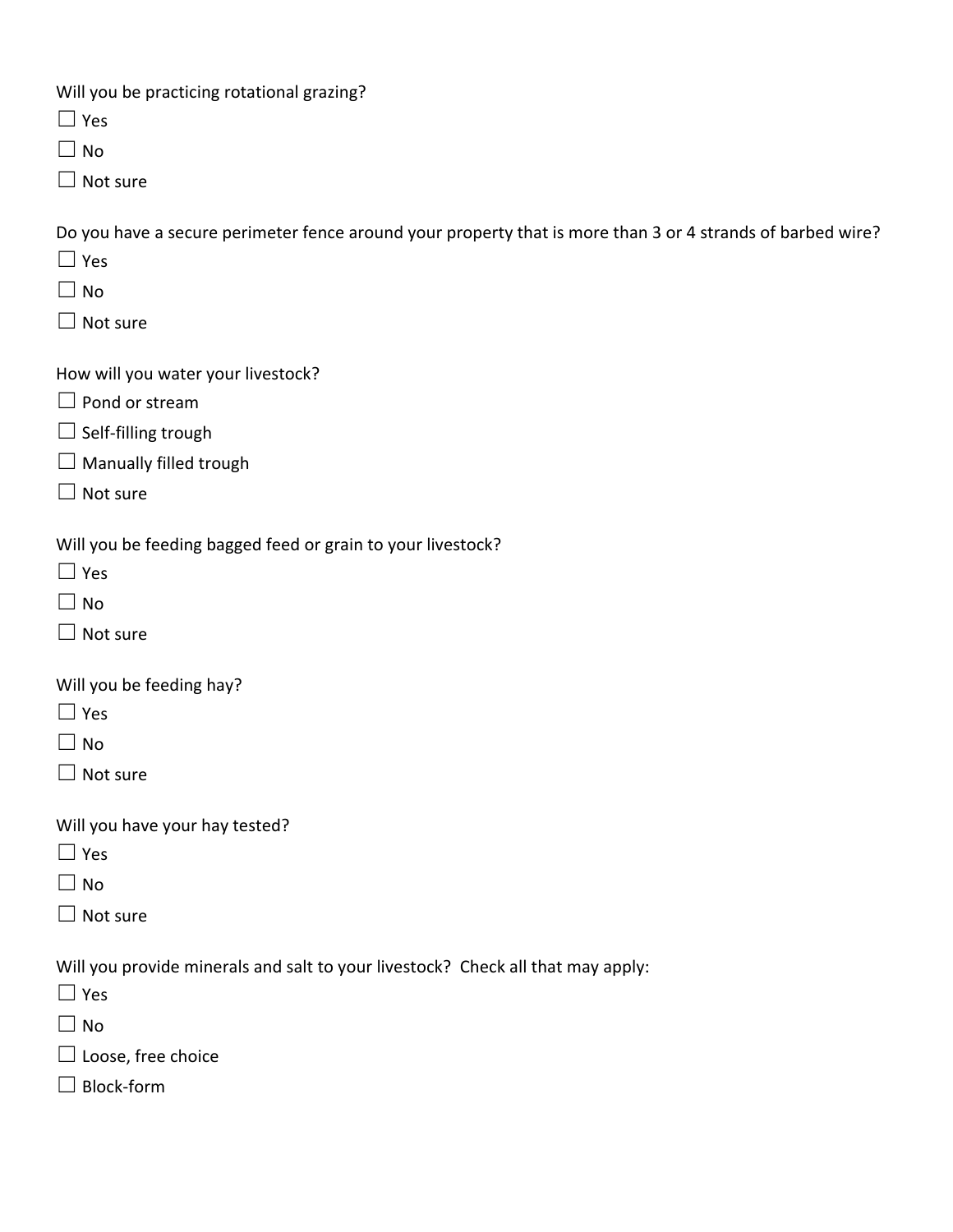Will your livestock have access to shelter? Check all that may apply:

- $\Box$  Trees or woods
- $\Box$  Barn
- $\Box$  3-sided shelter
- ☐ Other

Do you currently have a large animal veterinarian that you use or one in your area?

- ☐ Yes
- $\Box$  No
- $\Box$  Not sure

How will you diagnose illness in your animals? Check all that apply:

- $\Box$  Have vet come to farm
- $\Box$  Take animal to vet
- $\Box$  I feel comfortable with my experience to diagnose and treat livestock
- $\Box$  I do not believe livestock need antibiotics

Will you be able to confine your livestock during periods of illness?

- $\Box$  Yes
- $\Box$  No
- $\Box$  Not sure

Will you be able to secure your animal safely during situations requiring doctoring, tagging, veterinary procedures?

- $\Box$  Yes
- $\Box$  No
- □ Not sure

Are there contagious/outbreaks of diseases of livestock in your area?

- $\Box$  Yes
- $\Box$  No
- $\Box$  Not sure

Will you be giving vaccinations to your livestock? Check all that may apply:

- ☐ I do not believe in vaccines
- $\Box$  My herd will be closed and require no vaccines
- $\Box$  I will give needed vaccinations myself
- $\Box$  I will let my vet decide what vaccinations are needed and provide it